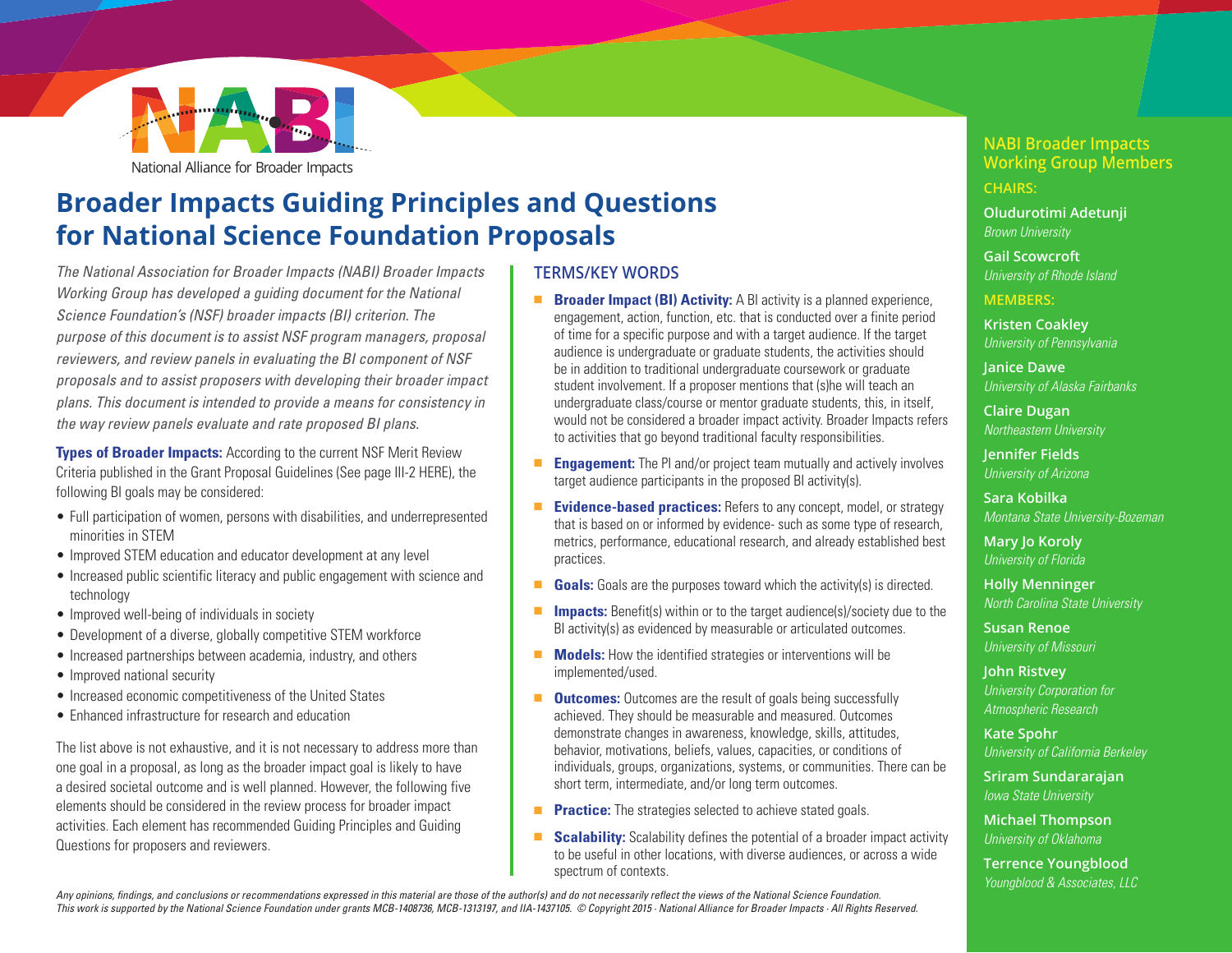## QUESTION 1

**What is the potential for the proposed activity to benefit society and contribute to achievement of specific desired societal outcomes?** 

## **Guiding Principles**

- *• The size of the target audience should be taken into consideration. For many BI activities that involve education, outreach, or public engagement, the size of the audience reached and the depth or intensity of their engagement are important considerations and represent a design tradeoff. A large number of individuals can be reached over a short period of time to introduce them to a scientific concept or raise awareness. A smaller number of individuals may be engaged for a deeper experience. It is important that the proposer be thoughtful about this tradeoff, make sure it is appropriate to the intended outcomes of the BI activity, and that the intended societal benefits are articulated.*
- *• Other considerations can be the potential for scalability of the activities, either during the funding period or beyond, and sustainability of the activities beyond the grant.*
- *• Various parameters may be included in the design of the BI activities. It is not necessary to include all parameters described, and one parameter is not necessarily more important than another. Other characteristics may include:*
	- *• issues of building infrastructure within your organization*
	- *• scalability*
	- *• local community engagement*
	- *• external partners*
	- *• national scale efforts*

## **Guiding Questions**

- **• Are the BI activities being proposed clearly described?**
- **• Is the audience being targeted clearly described and the rationale for engaging them clearly justified?**
- **• Is the target number of engaged participants clearly described?**
- **• How will the audience be recruited?**
- **• What is the length of engagement? Is there a mechanism described for reaching audiences? Has the proposer described existing relationships or new partnerships, which will help them reach their audience?**
- **• Are the benefits to the target audience(s)/society described?**
- **• If appropriate, is a path for deploying beneficial technologies or practices clearly mapped out?**

# QUESTION 2

**To what extent do the proposed activities suggest and explore creative, original, or potentially transformative concepts?**

## **Guiding Principles**

*• All BI activities should utilize evidence-based principles, practices, and methods.*

## **Guiding Questions**

- **• Are the BI activities based on existing activities/programs/infrastructure?**
- If so, how does your program integrate STEM or education research?
- What new elements will be introduced to the existing infrastructure?
- How might your proposed activity transform the existing program?
- Is this proposed BI activity leveraging other resources?
- What is the value added by your proposed activity?
- How well grounded is the idea in the relevant literature, or what is known about research in learning (not just the infrastructure at the PI's university, but something in the literature)?

#### **• Is this a new BI program/activity?**

- What are the creative/original elements of the proposed activity?
- How might this activity transform knowledge, process, models, etc. for the benefit of your targeted audience or society?
- What other partners or collaborators are you bringing to this activity?
- How does your program integrate STEM or education research?
- How well grounded is the idea in the relevant literature, or what is known about research in learning (not just the infrastructure at their university, but something in the literature)?